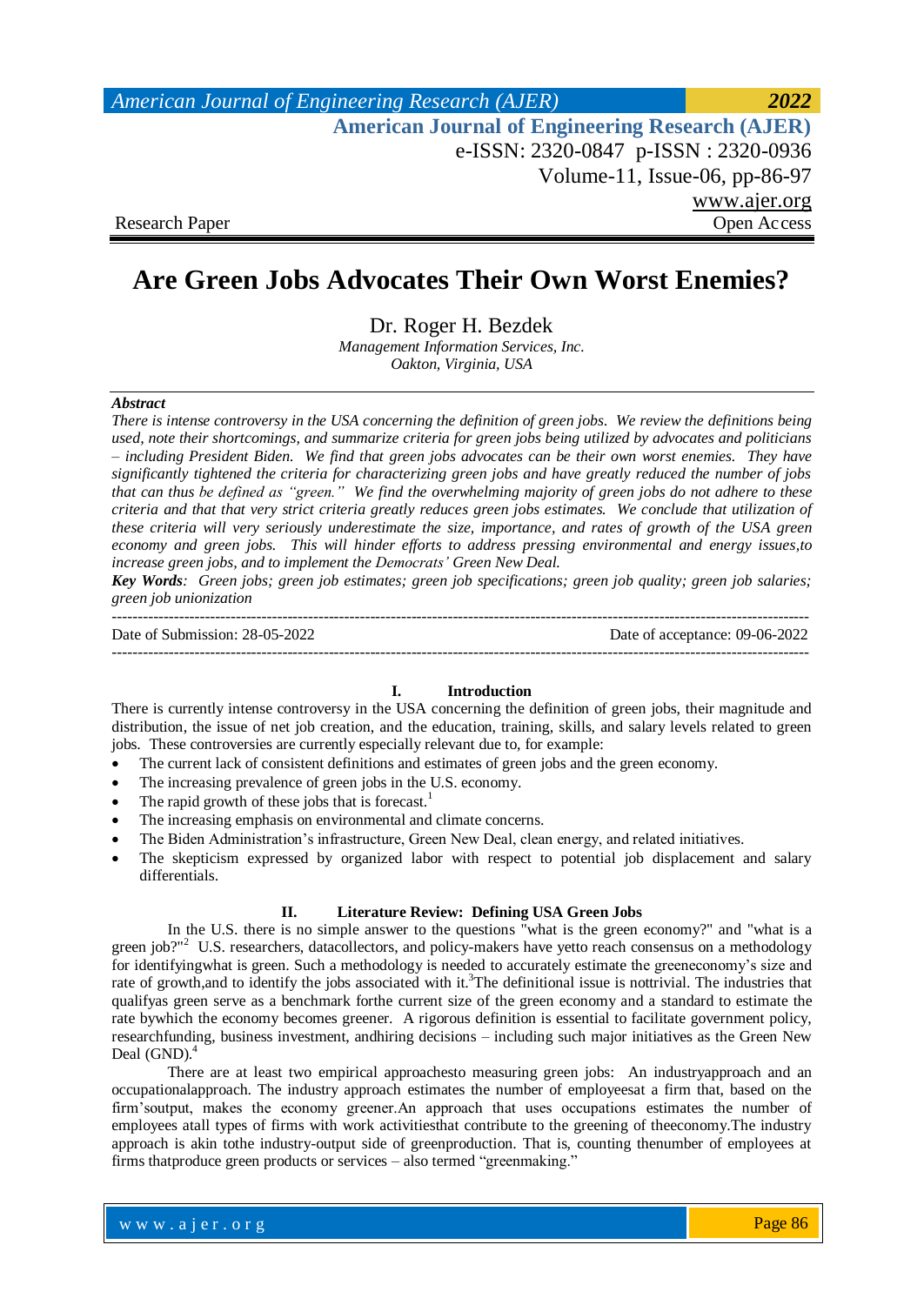Different U.S. studies often include multiple (often inconsistent) definitions of a "green job." For example, an approach -- used by kMatrix -- to assessing the scale of the U.S. green economy within the global context utilizes the "LowCarbon and Environmental Goods and Services Sector" dataset.<sup>5</sup>This is based on the "EnvironmentalGoods and Services Sector" (EGSS) and research by the UK government into the "low carbon" economy. While empirical data for the U.S.are available from numerous sources, the major difficulty is that U.S. researchers, datacollectors, and policy-makers have yet to determine a means for defining what is green. What is green and how can it be estimated?

According to the Pew Charitable Trusts,"A clean energy economy generatesjobs, businesses and investmentswhile expanding clean energyproduction, increasing energyefficiency, reducing greenhousegas emissions, waste and pollution, and conserving water and othernatural resources."<sup>6</sup>Pew used an industry output approach to categorize and estimate the number of U.S. green jobs.The industry output approachto estimating green jobs -- if a firm'sproducts or services are green,then that firm's employees can beconsidered green – has itschallenges. For example, the North American Industry Classification System (NAICS) industry codes<sup>7</sup>are often not specific enough toseparate the core green firms fromthose that are green-related in asecondary or tertiary sense. Pewused a proprietary database that, incontrast to the standard governmentindustry definitions usedto report economic data, allowedresearchers to define industries basedon specific products.

The occupational approach to estimating green jobsis somewhat similar to the industry-input side ofgreen production. That is, irrespectiveof a firm'soutput, the approach estimatesthe numberof green jobs based on whether theoccupational activities of the jobmake production greener. In otherwords, the green economy demandsor uses certain types of green jobs aslabor input (with certain sets of greenskills) and those jobs are countedas green.

Thus, the major obstacle to understanding and measuring the U.S. green economy and green jobs is defining them. In the U.S., the task of defining and enumerating green jobs in the economy has been attempted by many disparate parties, including industry groups, labor unions and other worker's rights activists, academic and policy institutions, local, state, and federal governments, and workforce development and labor market information organizations. <sup>8</sup>There are dozens of different definitions and approaches. Environmental and workforce advocates brought green to national prominence, but it has generally been the labor market economists and workforce development analysts that have been at the forefront of measuring the U.S. green economy. Reports undertaken by labor market analysts have been the most influential among labor economists in defining and counting green jobs, including the Bureau of Labor Statistics, the Department of Commerce, the Department of Energy, the Occupational Information Network, and the Workforce Information Council – as discussed below.

The bottom line is that the major difficulty is defining the U.S. green industry and green jobs. Questions that must be addressed in defining green include, for example:

 Is being green the same as being environmentally friendly?If so, how is environmentally friendly defined?

Does it include just products and services that are environmentally friendly?

What about environmentally friendly production processes?

 Environmentally friendly can be a continuum, so how green does a product or process have to be to count?

 If a product is environmentally friendly but it is packaged, delivered, and marketed in an environmentally unfriendly way, is it still green?

In the U.S. these questions and attempts to answer them have led to at least three types of green definitions:

1. The social justice/worker-centered definition, which makes green contingent on the job quality and its potential to address poverty and related social and economic issues.

2. The renewable energy and energy efficiency (RE/EE) definition, which defines green as activities in the sectors related to renewable energy and increasing energy efficiency, also known as "clean energy."

3. The broad environmental definition, which defines green as anything relating to environmental protection and quality.<sup>9</sup>

The social justice/worker-centered definition is primarily employed by union groups, community advocates, the Vice President's Middle Class Task Force,<sup>10</sup> and some research institutions. Examples of these groups include Green For All,<sup>11</sup> the Apollo Alliance,<sup>12</sup> the BlueGreen Alliance,<sup>13</sup> and numerous state and local level organizations. Reports produced by these organizations, which are numerous, share their emphasis on job quality and are focused on getting traditionally disadvantaged workers into this "emerging" sector of the economy. In general, these reports are advocating for greater investment in green workforce development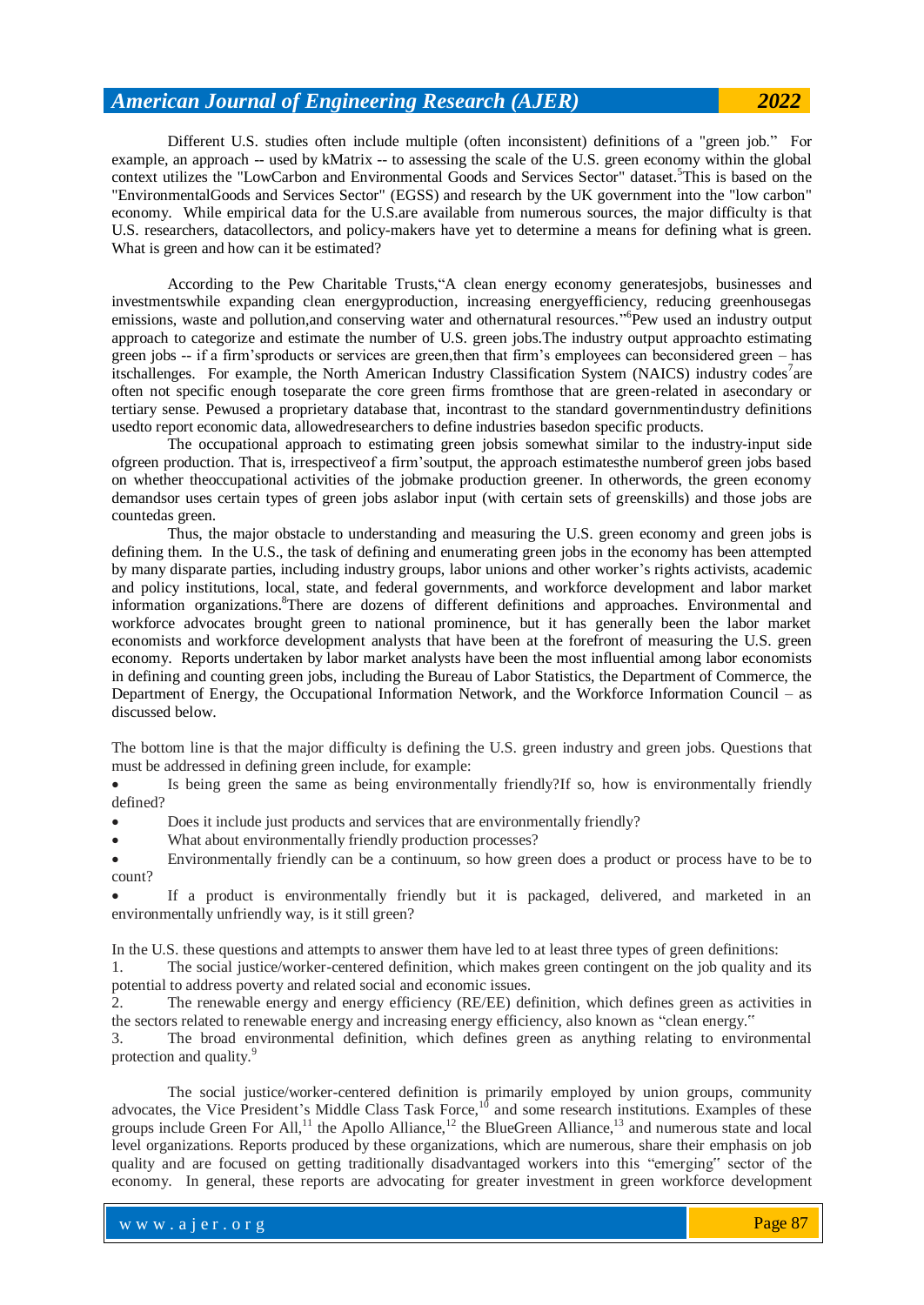targeted towards low-income individuals and families, and policies to promote a green economy, which they assert will benefit these workers. While this concept of green jobs and "green collar workers"may increase political support for green jobs, it is not useful for rigorous analysis.

The RE/EE definition is the most measurable and concrete definition, and is also consistent with federal legislation. The RE/EE definition encompasses everything related to clean energy -- investments in reducing energy and fossil fuel consumption (i.e., energy efficiency), including "green construction"/retrofitting homes and buildings, engineers who design new, hybrid, electric, and hydrogen vehicles, workers who build these vehicles, and all work on renewable energies such as wind, biomass, solar, geothermal, hydrogen, oceanic (wave and tidal), hydropower, and, in some cases, nuclear energy. The RE/EE definition is used by some states and theU.S. Energy Employment Reports (USEER), and all reports on the green economy include RE/EE as a primary component.

The broad environmental definition is expansive and the most widely-used by labor market analysts and economists. This definition, which encompasses all environmental activities, includes environmental protection and remediation, and generally any activity that enhances, preserves, or restores the quality of the environment. Reports aside, the RE/EE definition is the one favored by the national (and some state) legislation, such as the Green Jobs Act,<sup>14</sup> ARRA,<sup>15</sup> and the proposed New Green Deal.<sup>16</sup>However, while in these there is no stated definition of what green jobs are or what the green economy is, it is clear that the RE/EE definition is employed.

Nevertheless, in the U.S. what green is and what the green economy and green jobs constitute is still a matter of contention. These "green" concepts, which broadly refer to an increasing environmental awareness among both consumers and producers, are both ambitious and ambiguous. There are many different stakeholders advocating for increased attention to and investment in "green." Proponents, such as those advocating the Green New Deal, contend that green jobs will revitalize the American economy and are wellpaying jobs providing pathways out of poverty for a large number of historically under-served, under- and unemployed workers.<sup>17</sup> Others counter that the green economy is much overrated and is a politically useful but economically overhyped sales pitch.<sup>18</sup>

Numerous studies have been conducted attempting to understand the green economy, and the quality of these vary greatly. Industry groups have also published reports on the green economy, as have individual states, research institutes, international organizations, task forces, think tanks, etc. All reports related to the green economy confront the same problem: How to define and quantify an amorphous concept. There is as much political advocacy as there is research and rigorous empirical research usingdifferent methods and scope making comparison nearly impossible. Nevertheless, there are important points of consensus.

While there is currently no universally accepted definition or methodology, the definition adopted by most reports is inclusive and generally includes economic activity related to enhancing or preserving the environment and natural resources. Among the studies that are research and not advocacy, there is a clear preference for an industrial, survey-based approach. Such an "industrial" approach makes sense as a way to track macro-economic impacts and the relative "greening" of specific sectors. However, such an approach may not be helpful for the millions of unemployed workers hoping to train for and obtain a "green" job. Although there has been some research conducted on what skills, knowledge, and abilities will be needed for workers in green jobs<sup>19</sup> it is insufficient to draw large conclusions other than that green jobs are traditional jobs that will change very slightly or not at all, depending on the occupation. Finally, the research about the wages for green jobs is inconclusive, although discussion on skills appears regularly in reports on "green jobs", especially if they are setting or recommending policy.

#### **III. DefiningGreen Jobs as the Null Set?**

A major problem is that numerous USA organizations, advocates, and politicians have significantly tightened the criteria for defining and characterizing green jobs and have, paradoxically, greatly reduced the number of jobs that can according to these criteria or characteristics be legitimately defined as being "green." The more stringent the criteria, the fewer the jobs that are defined as green. For example:

President Biden in his Presidential election campaign identified green jobs as:<sup>20</sup>

- Stable well-paying jobs.
- Good jobs offering good wages, benefits, and worker protections.
- Jobs that defend workers' rights to form unions and collectively bargain.
- Incorporating skills training.
- Worker-centered and driven in collaboration with the communities they will affect.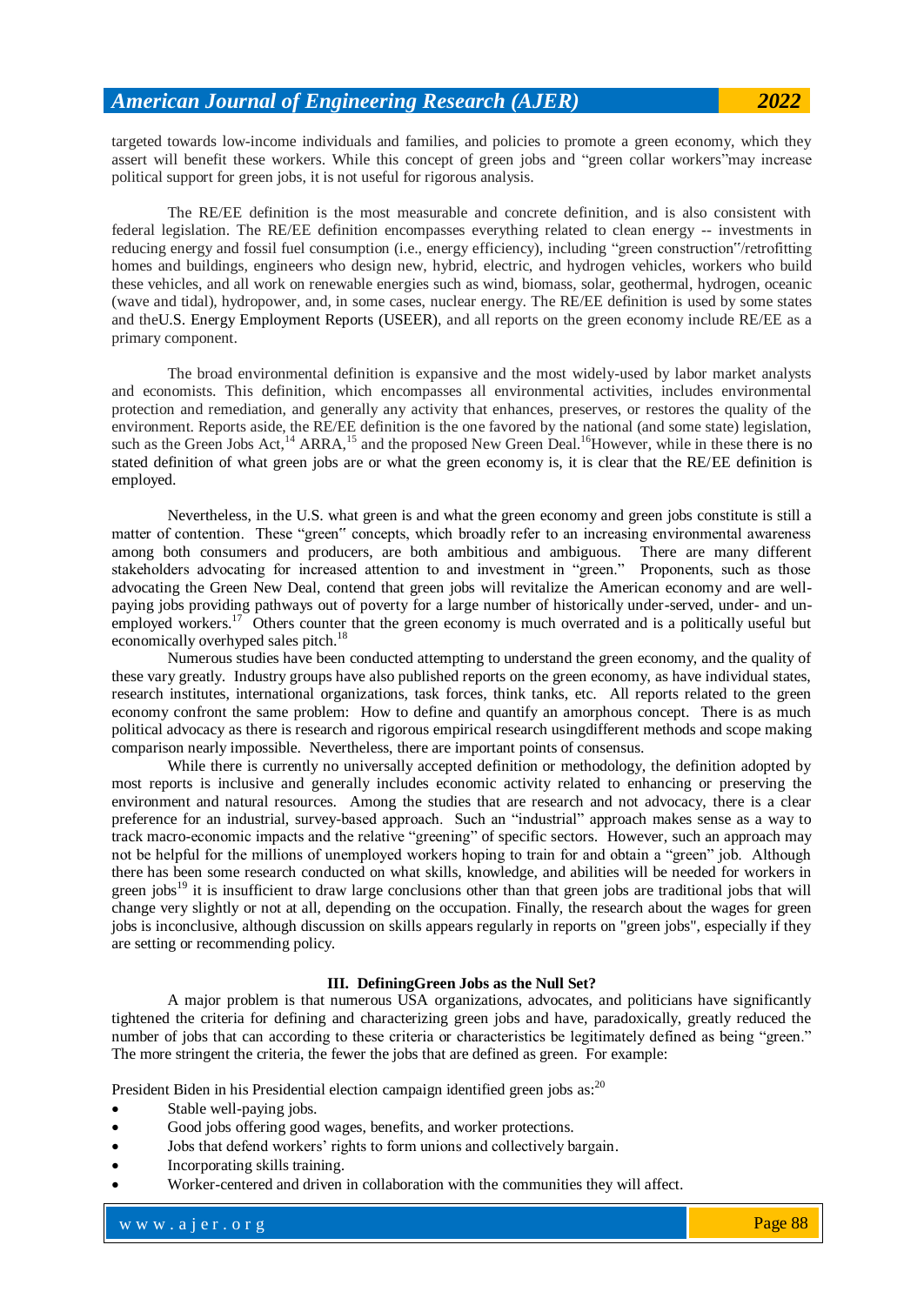Senator Elizabeth Warren in her Presidential campaign defined the specifics of green jobs as those:<sup>21</sup>

 Committed to investments in retraining, joint labor management apprenticeships, and strong career pipelines to ensure a continuous supply of skilled, available workers.

Jobs with good wages and strong benefits for every worker.

 Jobs available to those who have traditionally been excluded -- especially women and communities of color.

 Jobs with expanded worker safety protections and strengthened anti-discrimination protections for workers from all backgrounds.

The Century Foundation identifies green jobs  $as:^{22}$ 

Family-sustaining jobs that promote racial, economic, environmental, and intergenerational justice.

 Jobs that contribute to preserving or enhancing the well-being, culture, and governance of both current and future generations.

Good, living-wage jobs.

 Decent, family-supporting jobs with fair and equitable wages and benefits, including the right to collectively bargain without retaliation, access to sick and family leave, vacation, full-time hours for those who want them, safe working conditions, health insurance, retirement, and advancement opportunities.

 Jobs that are inclusive of all workers across locations, genders, races, and ethnicities, and offer special support, training, and recruitment for workers from low-income, minority, under-employed communities, as well as communities most impacted by climate change.

Jobs that ensure gender and racial equity.

Other advocacy organizations have also identified stringent green jobs criteria, for example:

 According to the Apollo Alliance, green jobs are well paid, career track jobs that contribute directly to preserving or enhancing environmental quality and include opportunities for advancement in both skills and wages.<sup>23</sup>

 The Sunrise Movement defines green jobs as guaranteed jobs to build a just, sustainable, and peoplecentered economy to anyone who wants one.<sup>24</sup>

 Good Jobs First defines two essential characteristics of a good green job: If the job is unionized or if it is covered by a Job Quality Standard (that is, a state rule attached to an economic development subsidy; as a quid pro quo for the subsidy, the company must pay a certain wage  $-$  and sometimes benefit  $-$  level).<sup>25</sup>

 Xprize specified green jobs as decent jobs paying a living wage and that offer the dual benefits of both good jobs and new ways to tackle climate change and nature crises.<sup>26</sup>

 The Green Economy Coalition states that green jobs must be good jobs, offering equal access to women and men, providing workers with social protection, and ensuring that workers are safe.

 The Green Alliance defines green jobs as attractive jobs that provide job security and positive working conditions -- positive in the sense of decent pay, predictable hours, adequate breaks and holidays, and are guaranteed jobs of the future.<sup>2</sup>

 The UNEP defines green jobs as those that result in improved human well-being and social equity, while significantly reducing environmental risks and ecological scarcities and create decent employment opportunities, promote sustainable trade, and reduce poverty.<sup>29</sup>

 The ILO defines green jobs as those that are decent jobs providing decent employment and income opportunities, are socially inclusive, facilitate improved human well-being and social equity, and facilitate retraining of workers and upgrading of skills.<sup>30</sup>

Thus, it would seem that that to qualify as a green job, the job must, at a minimum:

Result in improved human well-being and social equity.

Be a well-paid career track job.

Be a "decent job" providing decent employment and income opportunities.

 Be socially inclusive, facilitate improved human well-being and social equity, and facilitate retraining of workers and upgrading of skills.

Be unionized or covered by a Job Quality Standard.

 Offer equal access to women and men, providing workers with social protection and ensuring that workers are safe.

 Provide job security and positive working conditions -- decent pay, predictable hours, adequate breaks and holidays, and is a guaranteed job of the future.

Be family-sustaining and promote racial, economic, environmental, and intergenerational justice.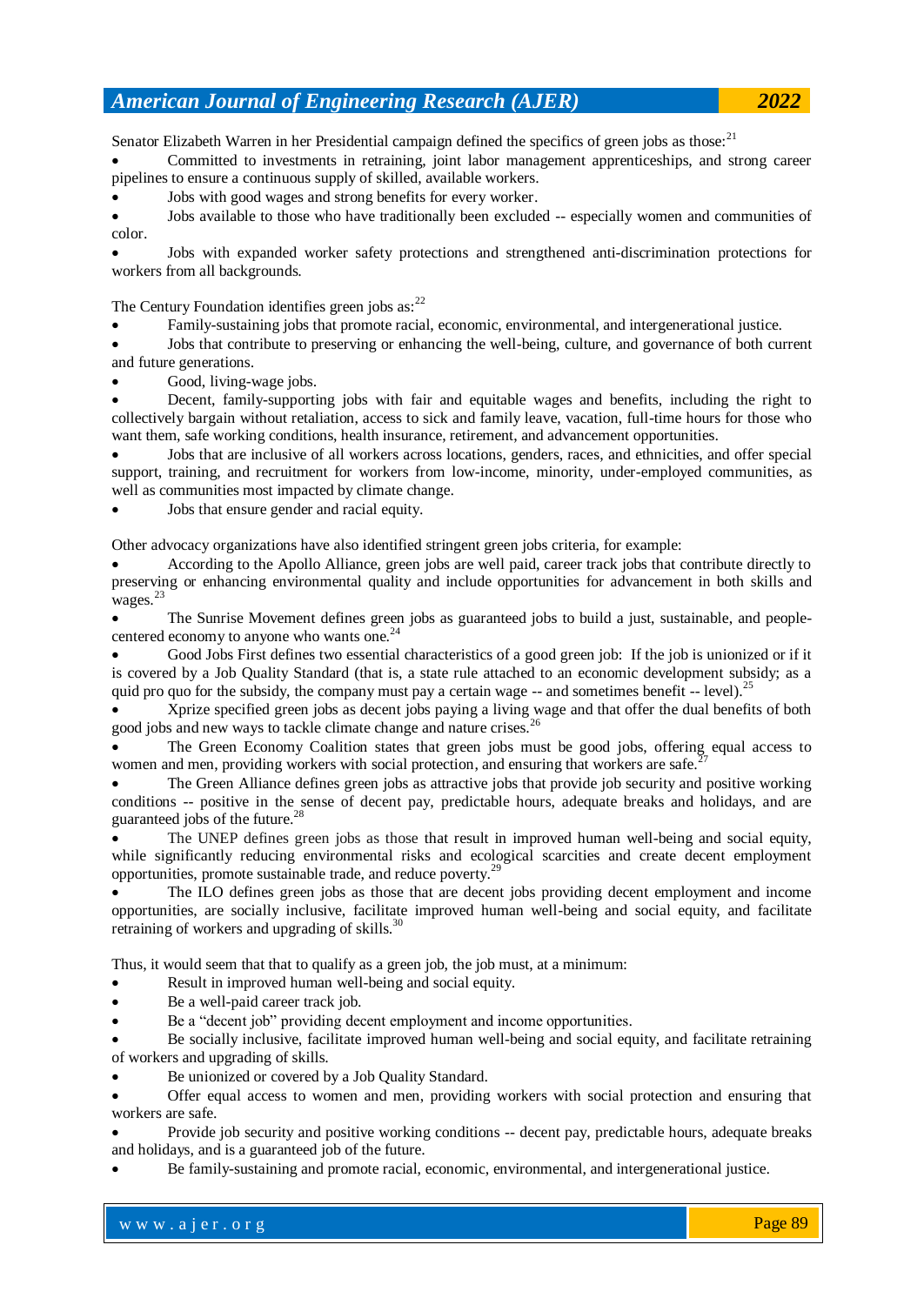Contribute to preserving or enhancing the well-being, culture, and governance of both current and future generations,

 Be a decent, family-supporting job with fair and equitable wages and benefits, including the right to collectively bargain without retaliation, access to sick and family leave, vacation, full-time hours, safe working conditions, health insurance, retirement, and advancement opportunities.

 Be inclusive of all workers across locations, genders, races, and ethnicities, and offer special support, training, and recruitment for workers from low-income, minority, under-employed communities.

Ensure gender and racial equity.

 Be committed to investments in retraining, joint labor management apprenticeships, and strong career pipelines.

Have good wages and strong benefits for every worker.

 Be available to those who have traditionally been excluded -- especially women and communities of color.

 Have expanded worker safety protections and strengthened anti-discrimination protections for workers from all backgrounds.

- Be stable and well-paying.
- Incorporate skills training
- Be worker-centered and driven in collaboration with the communities affected.

In reality, some, but not all of these criteria may apply to a very small subset of ideal or idealized green jobs, such as Ecologist, Environmental Lawyer, Solar Energy Engineer, Fuel Cell Researcher, Hydrologist, [Environmental Compliance Manager,](https://careers.cleanharbors.com/jobs/6558316-environmental-compliance-manager) Sustainable Building Consultant, Geoscientist, Hydrogen System Designer, etc. Nevertheless, while perhaps commendable and aspirational, adhering to these criteria would greatly reduce estimates of the number of jobs in the U.S. identified as being green. Further, in some respects achievement of these criteria are impossible to achieve. For example, it is mathematically impossible for all green jobs – or any large category of jobs – to pay "above average wages," just as it is laughably impossible for all of the children in Lake Wobegon, to be "above average."<sup>31</sup>

In addition, many jobs universally classified as green would not meet these criteria. Consider an obvious example. The U.S. Bureau of Labor Statistics (BLS) forecasts that Wind Turbine Technicians will be the most rapidly growing occupation in percent terms over the next decade, increasing 61% by 2029 (although from a very low base of jobs).<sup>32</sup> Accordingly, a Wind Turbine Technician is highly publicized and promoted by advocates as a dream green job of the future. However, does this job adhere to the criteria listed above? It may or may not be unionized, pay good wages, have good benefits, etc., but the working conditions may certainly not be commendable. For example, consider a Wind Turbine Technician working on servicing and maintaining a wind turbine 300 feet high in North Dakota in February where the wind may be blowing strongly and the wind chill factor is -30° Fahrenheit (-34° Celsius).<sup>33</sup> This is not anyone's definition of good, safe, or healthy working conditions. Thus, this job would not be classified as a green job according to the criteria listed above.

Similarly, BLS forecasts that Solar Photovoltaic Installers will be the third most rapidly growing occupation over the next decade, increasing 51% by 2029 (but again from a very low base).<sup>34</sup> The job may or may not be unionized, pay good wages, have good benefits, etc., but the working conditions may certainly not be commendable. Consider a Solar Photovoltaic Installer who is installing, maintaining, or cleaning photovoltaic panels for a solar power station in the Arizona desert (which has a very favorable insolation factor) in August with the temperature at 120° Fahrenheit (49° Celsius). This is also not anyone's definition of good, safe, or healthy working conditions. Thus, this job would also not be classified as a green job according to the criteria listed above.

Similar considerations are applicable to many jobs otherwise classified as being green, such as, for example:

- Hazardous Materials Removal Worker
- Asbestos Disposal Worker
- Recycling Plant Employee
- Insulation Installer
- Environmental Field Laborer
- Waste Management, Treatment, and Disposal Facilities Worker
- Emergency Response Services Technician
- Oil And Gas Well Capping Worker
- Mold Remediation Worker
- Medical Waste Disposal Worker

www.ajer.org where  $\mathcal{L} = \mathcal{L} \left( \mathcal{L} \right)$  is the set of  $\mathcal{L} \left( \mathcal{L} \right)$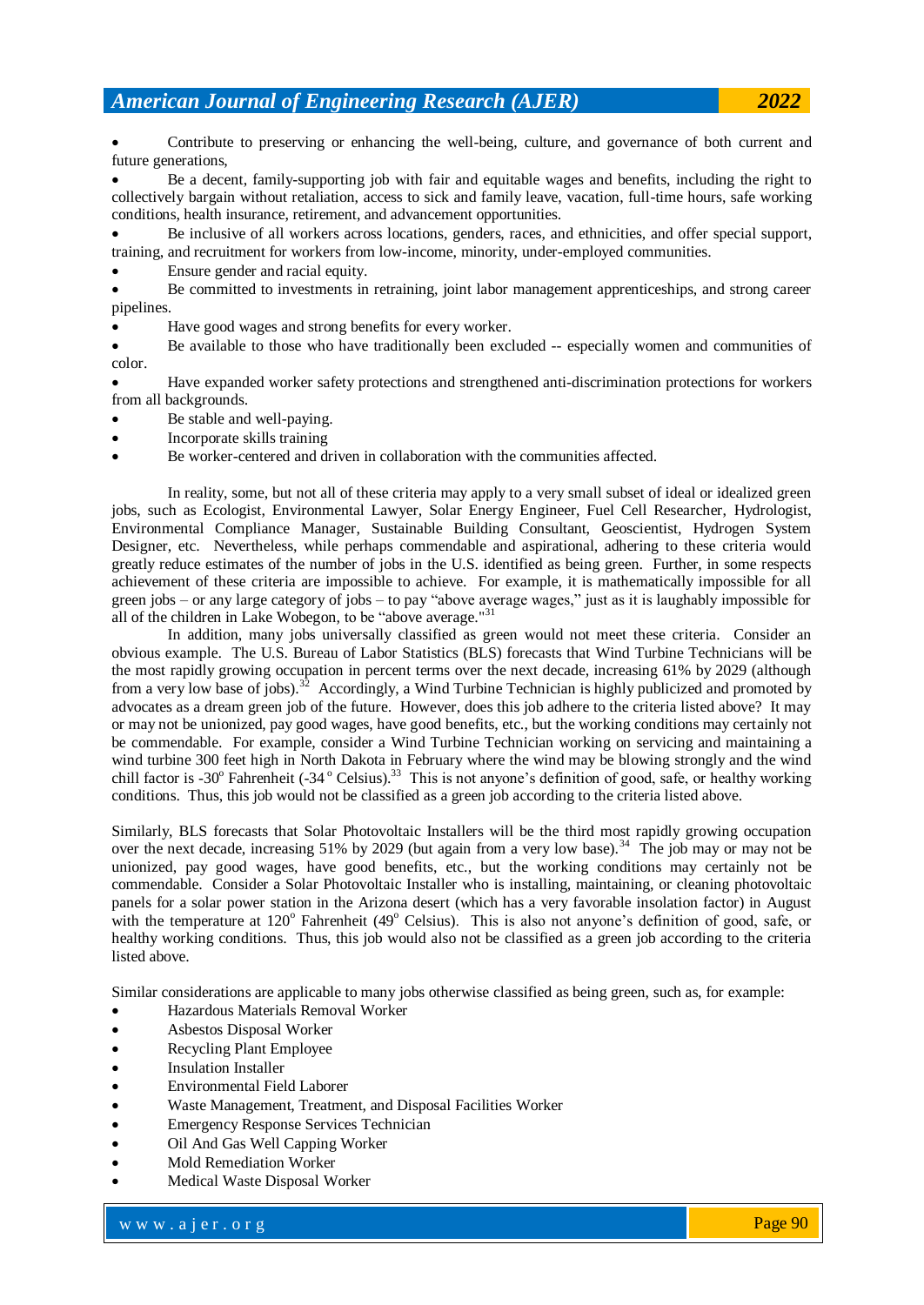- Frac Tank CleaningRoustabout
- Class B Hazmat Driver
- Decontamination & Disinfecting Technician
- Septic Tank Cleaner
- Trash Collector
- Etc.

Thus, most current or future green jobs in the U.S. may not be relatively well paying, have good working conditions, provide generous benefits, or be unionized. There is considerable evidence that many green jobs may pay substantially less than the jobs they are displacing and that unionization rates for green jobs are relatively low.

The USEER studies found that energy industry workers employed by solar and wind power companies earn significantly less than those who mine coal or drill for natural gas.<sup>35</sup>For example, the median wage for solar workers is \$24.48 an hour compared with \$30.33 for those employed by the natural gas sector, which amounts to a roughly \$12,000 annual wage gap.<sup>36</sup> Such wage disparities threaten to undermine green energy advocates' contention that the U.S. can initiate a multitrillion-dollar assault on climate change while growing its economy and transitioning workers to well-paying green jobs.

Energy workers on the whole earn more than the typical U.S. worker, but the highest-paying positions are skewed heavily toward nuclear, utility, natural gas, and coal industry workers. Wind, solar, and "green" jobswere well below them on the median pay scale. According to former U.S. Department of Energy (DOE) Secretary Ernest Moniz, "The big message is that the energy industry has a significantly higher median wage than does the economy as a whole. There's clearly a distribution of wages -- as there is in any other sector - because of the level at which specialized skills are needed."<sup>37</sup>

The median hourly wage for all U.S. energy workers is \$25.60 -- 34 percent higher than the national median hourly wage of \$19.14. And, while the energy sector has suffered during the COVID-19 pandemic, it has lost fewer jobs than other parts of the economy. Utility employees were the highest paid among energy industry segments, with a median wage of \$41.08 per hour, which would amount to nearly \$85,500 per year, while mining and fossil fuel extraction workers followed at \$36.32 per hour, or more than \$75,500 a year. The high concentration of utility jobs in the electric power generation and transmission, distribution, and storage sectors also means that workers in those positions earn higher than average wages.

Jobs in energy-specific construction, which would increase significantly under green initiatives, pay about \$25.53 per hour, or just above \$53,000 annually. Manufacturing jobs earned a median wage of \$23.02, or nearly \$48,000 per year. Many fossil fuel jobs pay very well. For example, Rotary Drill Operators, Oil and Gas, earn about 28.35 per hour, or \$60,000 per year, and coal miners earn about \$25.80 per hour, or \$52,500 per year. 38

It is difficult to compare wages across energy technology sectors because of factors such as accessibility, skill, experience, education and training requirements, and geographic distribution.<sup>39</sup>Jobs that pay significantly higher than the national median wage are also likely to require more experience, education, training, and certifications.

Workers in the nuclear industry receive a median hourly wage of \$39.19, equivalent to \$81,515 a year - - more than double the national median, although the industry accounts for less than one percent of total energy jobs. Nuclear industry workers tend to need advanced training and other requirements, increasing their earning power. However, they face a wave of nuclear plant retirements, with five nuclear reactors scheduled to close during 2021.<sup>40</sup>Shutdowns of nuclear plants could also threaten the U.S. effort to address climate change: According to Moniz, "Without the nuclear fleet carrying on, our carbon goals just become all that much more difficult because nuclear remains the single highest zero-carbon electricity source."<sup>41</sup>

Energy efficiency workers, including those engaged in building efficiency improvements such as weatherization, comprised 28.4 percent of total energy employment in 2019. However, workers in that sector have a median wage of \$24.44 an hour -- significantly lower than nuclear industry workers and nearly \$6 lower per hour than natural gas workers, who make \$30.33/hr.Fast-growing sectors in the renewable energy sector, solar and wind, also have median wages below that of fossil fuel workers: \$24.48 for solar and \$25.95 for wind. $42$ 

More generally, while many of the jobs generated pay higher than average salaries, many others do not (Figure 1).For example, three types of the most numerous green jobs created – Refuse and Recycle Workers, Insulation Workers, and Septic Tank Cleaners – pay below average wages. Thus, it is not valid to contend that jobs generated by the green economy pay wages and salaries that are significantly higher – or lower -- than average.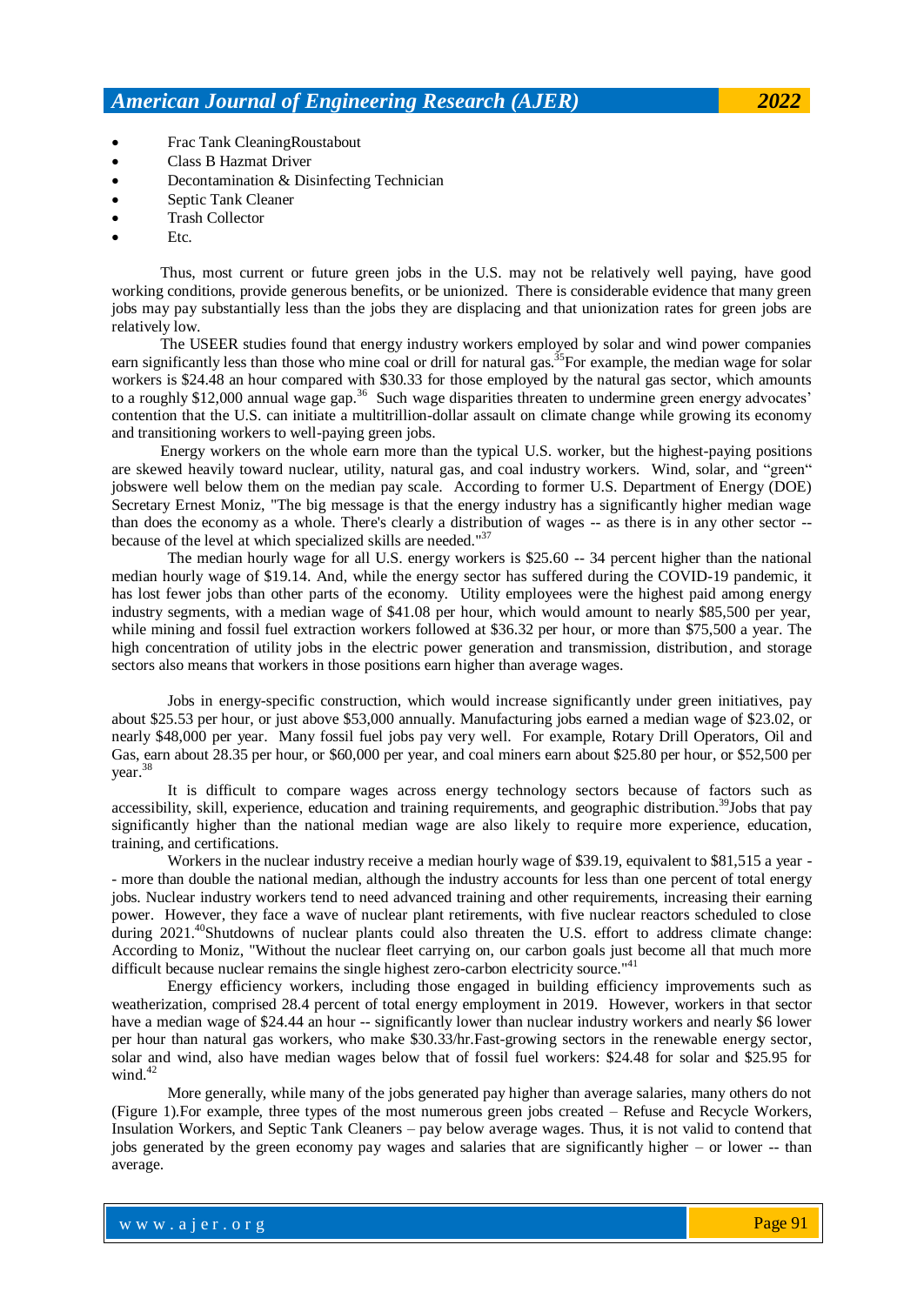The bottom line here is that, ironically, in terms of some of the key criteria listed above, including wages, benefits, working conditions, and unionization, many "non-green jobs" score higher than green jobs. In any case, it is clear that a very strict list of necessary criteria will greatly reduce the estimate of the number of green jobs in the economy.

We estimated the total number of jobs generated (direct, indirect, and induced) by the green economy:<sup>43</sup>

- Direct jobs are those created directly in the specific activity or process.
- Indirect jobs are those created throughout the required interindustry supply chain.
- Induced jobs are those created in supporting or peripheral activities.
- Total jobs are the sum or all of the jobs created.

Thus, for example, as shown in Table 1, most of the employees of a wind turbine factory include standard occupations such as Assemblers, Mechanical Engineers, Maintenance and Repair Workers, Machinists, Purchasing Agents, Customer Service Representatives, Janitors, Industrial Machinery Mechanics, Shipping and Receiving Clerks, Welders, Accountants, Electricians, etc. We classify all of these as "green" employees because they work in for a firm producing RE equipment.

Production of wind turbines also creates a large number of indirect jobs: Jobs that are generated in the supply train and supporting industries. These include jobs that produce the inputs required by the turbine factory, the inputs required by these inputs, and so forth -- the classic input-output/interindustry concept. Most of these indirect jobs probably do not meet the criteria listed above. Nevertheless, we classify them as "green" – jobs that are created by the green economy.

Further, production of wind turbines also creates a large number of induced jobs: Jobs generated by the re-spending of income received from direct and indirect job creation. For example, these include jobs located near the turbine factory such as fast food, restaurant, and bar jobs, retail sales employees, a plethora of various service and support jobs, etc. To paraphrase USA energy economist Gene Sperling, "If a zero emission vehicle (ZEV)plant or a wind turbine factory opens up, a Wal-Mart can be expected to follow. But the converse does not hold: A Wal-Mart opening definitely does not bring a ZEV plant or wind turbinefactory with it."<sup>44</sup>Most of these induced jobs almost certainly do not meet the criteria listed above. Nevertheless, we also classify them as "green" – jobs created by the green economy.

#### **III. The Labor Union Issue**

President Biden, numerous politicians and green jobs advocate emphasize the close link between labor unions and green jobs. However, many USA labor union officials are concerned with potential discrepancies in green jobs salaries and those in the fossil fuel industries and the implications of a "just transition."

Nevertheless, while organized labor abhors the term "just transition," most green energy advocates and their allies continue to use it. Too often, though, the message gets subsumed in a broader culture war that paints Washington-conceived solutions as at best fools' gold, at worst a death sentence. According to Phil Smith, spokesman for the United Mine Workers, "They've got a long way to go to convince people that what could happen will actually be positive for them. Because right now, they don't believe that. There's never been such a thing as a just transition. Now, at least people are talking about the need for it, which is which is a step in the right direction. But there's been no example in this country of how to do that."<sup>45</sup> UMW president Cecil Roberts stated "We believe that the Second Coming of the Lord is gonna get here before a just transition makes it our way."<sup>46</sup>

Similarly, Liz Shuler, President of the AFL-CIO, stated "There's members saying, 'If we're moving into this, if we're transitioning into all these new jobs, where's mine?' So outline specifically how the transition will be laid out. Is it going to be a bridge for those who are close to retirement? Is it going to be wage replacement? Is it going to be training up folks into the next opportunity?"<sup>47</sup> Jeff Nobers, Executive Director of the Builders Guild of Western Pennsylvania, warns that "The skills learned in one area are less transferable than policymakers imagine. Many clean-energy jobs are 'at the margins,' and tend to disappear once the solar panels and wind turbines are up and running."

Labor groups are concerned that a green transition will eliminate the kind of steady, fixed-location jobs provided by coal mines or fossil fuel power plants, and instead will lead to temporary construction jobs that require mobility. But labor groups also worry that construction and installation jobs will be low paying and temporary. They contend that only manufacturing has traditionally offered higher pay and benefits and can sustain a work force for years.<sup>49</sup>

A second concern is that wind farms, solar plants, and other green and climate-friendly power sources will need few workers to maintain them and keep them operating.<sup>50</sup> The prospect that workers would also receive significantly less pay only adds to green energy advocates' challenges in persuading workers that their strategy is also a jobs strategy. Brad Markell, Executive Director of the AFL-CIO Industrial Union Council,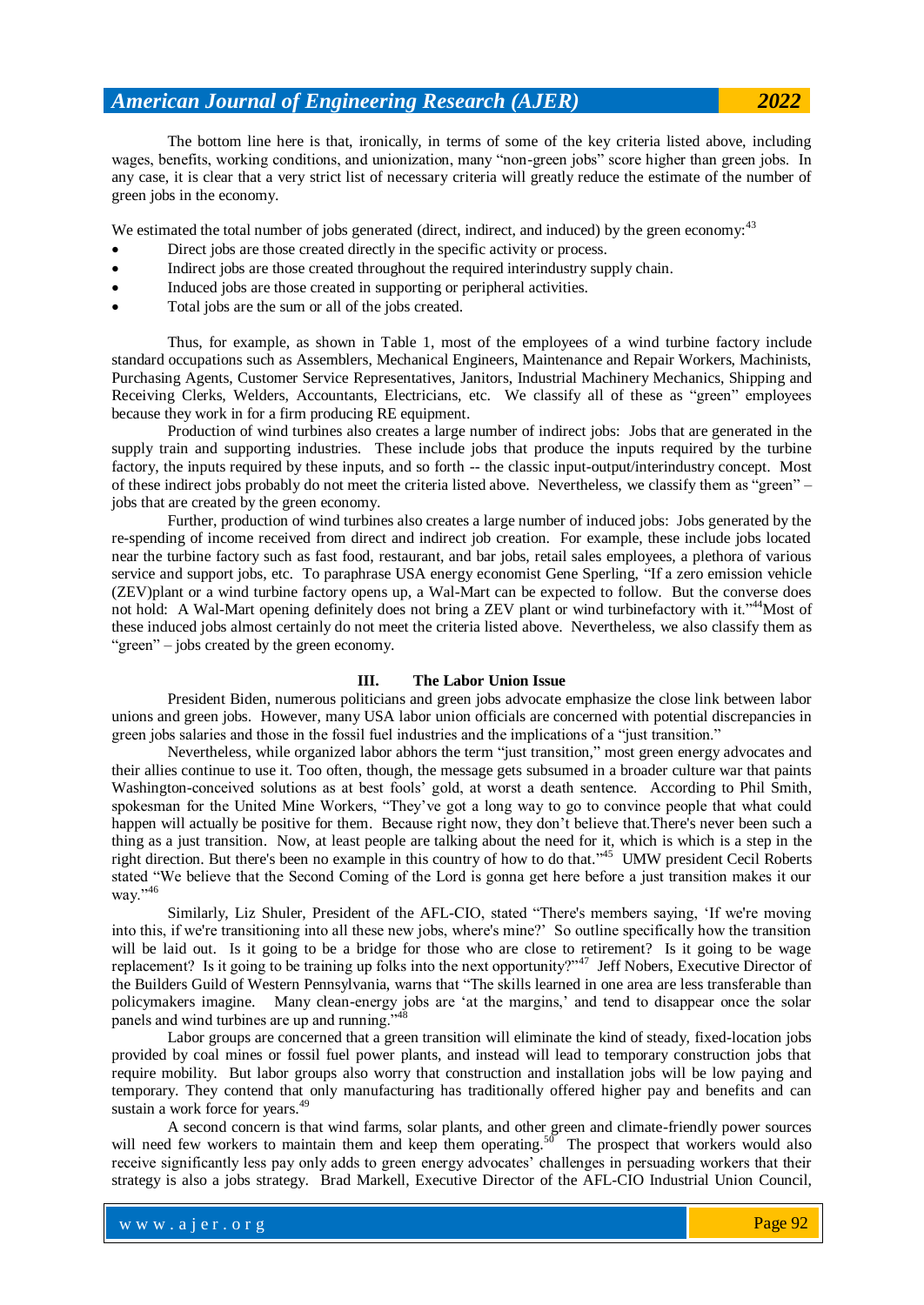stated "For people that are in the fossil sector, the prospect of moving to the clean energy sector if you have to take a pay cut is not attractive."

Crucially, green energy advocates are not trusted messengers: Many of them have long endorsed environmental policies that workers in fossil fuel-reliant sectors view as an assault on their employment and a danger to their communities. Green energy advocates contend that clean energy is the future, and the jobs are there. However, the jobs often are not in the right places or haveadequate wages or benefits. President Obama and Presidential candidate Hillary Clinton both had plans for a coal country transition, but they are best remembered for Clinton's campaign-trail gaffe that "We're going to put a lot of coal miners and coal companies out of business," which still resonates.<sup>51</sup>

#### **V. Conclusions**

The reality is that the overwhelming majority of jobs created in and by the green economy will not adhere to the stringent criteria preferred by environmental and green jobs advocates and by many politicians. It is desirable that the wages, benefits, working conditions, and unionization rates of these jobs be improved, and in the USA initiatives are under way to achieve this.<sup>52</sup> Nevertheless, the jobs are green and must be counted as such. To do otherwise would be unrealistic and, most ominously, would very seriously underestimate the size, importance, and rates of growth of the U.S. green economy and the jobs created by the green economy.

Environmentalists and green jobs advocates can be their own worst enemies. Numerous organizations, advocates, and politicians– including President Biden-- have significantly tightened the criteria for defining and characterizing green jobs and have, paradoxically, greatly reduced the number of jobs that can according to these criteria or characteristics be legitimately defined as being "green." The more stringent the criteria, the fewer the jobs that are defined as green. It is clear that a very strict list of necessary criteria will greatly reduce the estimate of the number of green jobs in the economy.

Contrary to the publicity from environmental organizations and green jobs advocates, most green jobs are not necessarily glamorous, exciting, or desirable. Thus, current and forecast jobs openings for occupations such as Recycle Worker, Hazardous Materials Removal Worker, and Septic Tank Cleaner greatly exceed those for occupations generally promoted, such as Wind Turbine Technician, Solar Photovoltaic Installer, and Environmental Engineering Technician. It is thus essential to be realistic as to the "green jobs of the future" and to the education and training policies implemented concerning green jobs.

The major conclusion derived here is that utilization of strict criteria will very seriously underestimate the size, importance, and rates of growth of the U.S. green economy and the jobs created by the green economy. Since the jobs issue is critical, this will hinder efforts to address pressing environmental, climate, and energy issues and to expand the green economy. A Green New Deal will not be achieved based on unrealistic expectations.

**Acknowledgments**: The author is grateful to Richard Ramirez, Joan Lynch, Ramona Schindelheim, Robert Wendling, and Paula DiPerna for assistance in the course of this research. This work was supported by WorkingNation and the Walton Family Foundation.

**Declaration of interest statement**: The author reports there are no competing interests to declare.

**Data availability statement.** The data set associated with this paper is available at https://workingnation.com/wp-content/uploads/2022/01/WorkingNation\_MISI\_GreenJobsNow January 21\_2022.pdf.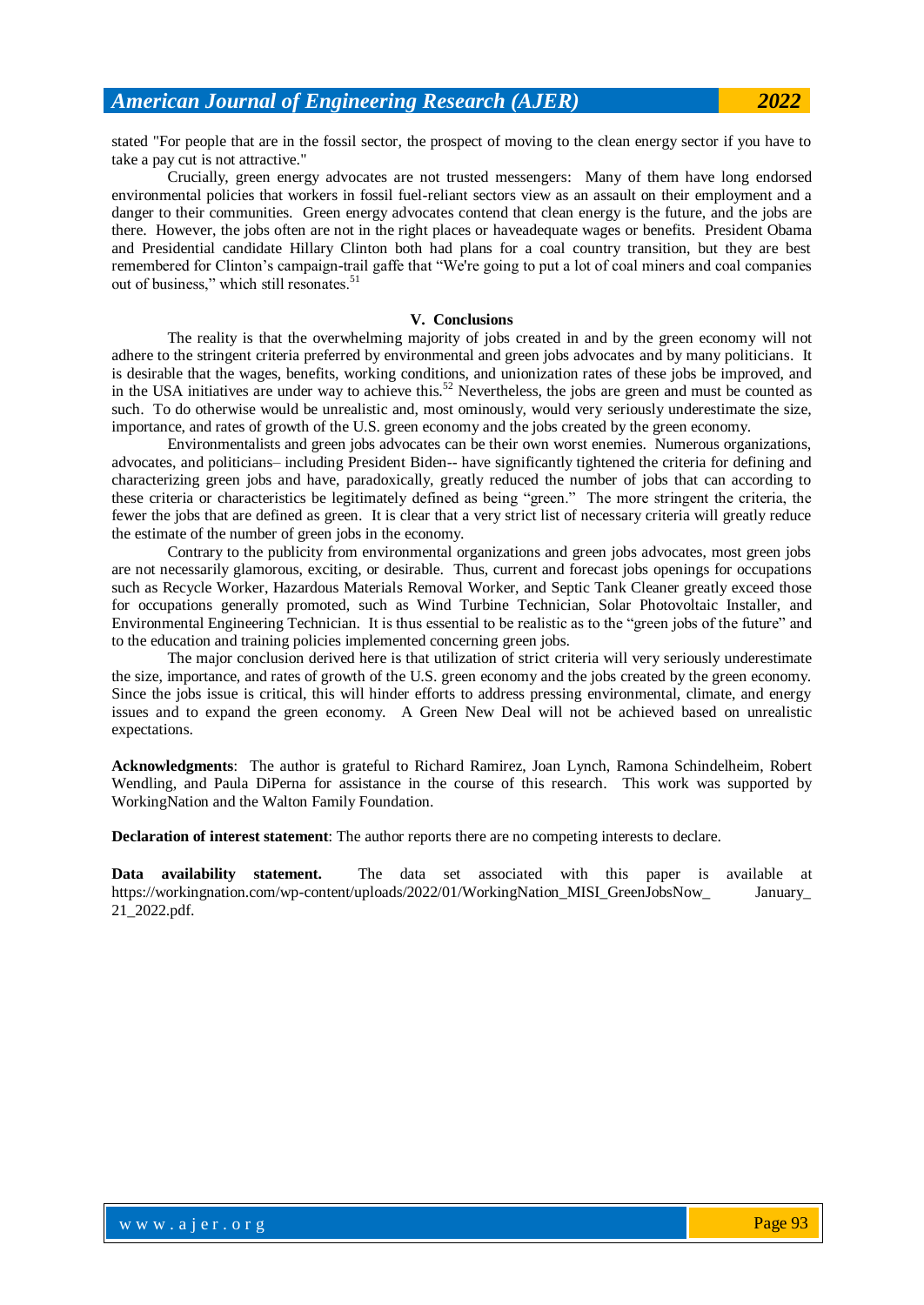**Figure 1: Average 2020 USA Annual Salaries of Selected Jobs Generated by the Green Economy**



Source: U.S. Bureau of Labor Statistics.

| Table 1                                             |
|-----------------------------------------------------|
| <b>Typical Employee Profile of a USA 250-person</b> |
| <b>Wind Turbine Manufacturing Company, 2019</b>     |

| Occupation                                                 | <b>Employees</b> | Earnings |
|------------------------------------------------------------|------------------|----------|
| Engine and Other Machine Assemblers                        | 31               | \$33,359 |
| Machinists                                                 | 27               | 37,191   |
| <b>Team Assemblers</b>                                     | 16               | 27,668   |
| Computer-Controlled Machine Tool Operators                 | 12               | 37,254   |
| <b>Mechanical Engineers</b>                                | 10               | 65,772   |
| First-Line Supervisors/Managers of Production/Operating    | 10               | 54,705   |
| Inspectors, Testers, Sorters, Samplers, and Weighers       | 8                | 37,202   |
| Lathe and Turning Machine Tool Setters/Operators/Tenders   | 6                | 36,729   |
| Drilling and Boring Machine Tool Setters/Operators/Tenders | 4                | 36,509   |
| Welders, Cutters, Solderers, and Brazers                   | 4                | 36,530   |
| Laborers and Freight, Stock, and Material Movers           | 4                | 28,466   |
| Maintenance and Repair Workers                             | 4                | 41,318   |
| <b>Tool and Die Makers</b>                                 | 4                | 40,047   |
| Grinding/Lapping/Polishing/Buffing Machine Tool Operators  | 4                | 31,899   |
| Multiple Machine Tool Setters/Operators/Tenders            | $\overline{4}$   | 37,517   |
| <b>Industrial Engineers</b>                                | 3                | 64,659   |
| <b>Industrial Machinery Mechanics</b>                      | 3                | 42,315   |
| <b>Engineering Managers</b>                                | 3                | 99,404   |
| Shipping, Receiving, and Traffic Clerks                    | 3                | 29,516   |
| General and Operations Managers                            | 3                | 110,702  |
| <b>Industrial Production Managers</b>                      | 3                | 85,512   |
| <b>Industrial Truck and Tractor Operators</b>              | 3                | 31,416   |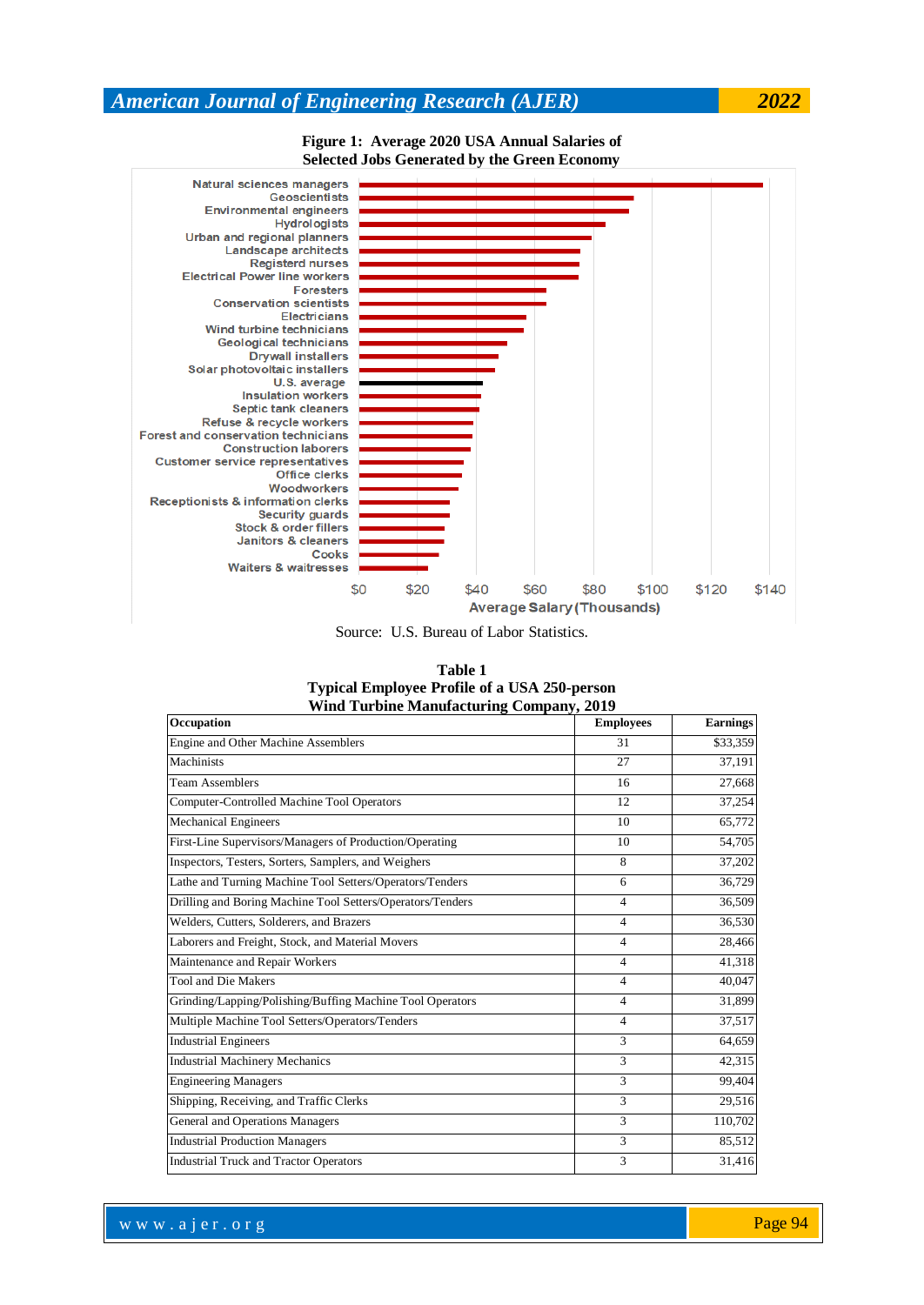| <b>Employees, Total</b>                                    | 250            | \$57,680 |
|------------------------------------------------------------|----------------|----------|
|                                                            |                |          |
| Other employees                                            | 48             | 45,969   |
| Electricians                                               | $\overline{c}$ | 45,570   |
| Mechanical Engineering Technicians                         | $\overline{2}$ | 46,767   |
| <b>Executive Secretaries and Administrative Assistants</b> | $\overline{c}$ | 39,638   |
| Tool Grinders, Filers, and Sharpeners                      | $\overline{2}$ | 40,520   |
| <b>Accountants and Auditors</b>                            | $\overline{c}$ | 54,873   |
| <b>Sales Engineers</b>                                     | $\overline{c}$ | 66,591   |
| Janitors and Cleaners                                      | $\overline{c}$ | 28,476   |
| Sales Representatives, Wholesale and Manufacturing         | $\overline{c}$ | 50,757   |
| Office Clerks, General                                     | $\overline{2}$ | 27,227   |
| Bookkeeping, Accounting, and Auditing Clerks               | $\overline{c}$ | 32,760   |
| <b>Customer Service Representatives</b>                    | $\overline{c}$ | 36,036   |
| <b>Mechanical Drafters</b>                                 | $\overline{c}$ | 44,090   |
| Milling and Planing Machine Setters/Operators/Tenders      | 3              | 37,380   |
| Production, Planning, and Expediting Clerks                | 3              | 41,601   |
| Cutting/Punching/Press Machine Setters/Operators/Tenders   | 3              | 28,907   |
| <b>Purchasing Agents</b>                                   | 3              | 51,702   |

Source: Management Information Services, Inc.

#### **Endnotes**

<sup>1</sup>See https://workingnation.com/wp-content/uploads/2022/01/WorkingNation\_MISI\_GreenJobsNow\_ January\_ 21\_2022.pdf.

<sup>5</sup>Lucien Georgeson and Mark Maslin, "Estimating the Scale of the US Green Economy Within the Global Context," https://doi.org/10.1057/s41599-019-0329-3.

6 https://www.pewtrusts.org/en/projects/archived-projects/clean-energy-project.

7 https://www.census.gov/naics/.

1

<sup>8</sup>State of Green: The Definition and Measurement of Green Jobs, https://cew.georgetown.edu/wpcontent/uploads/2010/08/Literature-Review\_Green.pdf.

 $9$ This definition is employed by many state surveys, BLS, and O\*NET, as discussed below.

<sup>10</sup>https://obamawhitehouse.archives.gov/the-press-office/vice-president-biden-issues-middle-class-task-forceannual-

report#:~:text=About%20the%20Middle%20Class%20Task,Services%2C%20Education%2C%20Energy%2C %20the

<sup>11</sup>https://www.thedreamcorps.org/our-programs/green-for-all/.

<sup>12</sup>https://www.apolloalliance.org/.

<sup>13</sup>https://www.bluegreenalliance.org/.

<sup>14</sup>https://www.congress.gov/bill/113th-congress/house-bill/2863.

<sup>15</sup>https://www.transit.dot.gov/regulations-and-guidance/legislation/arra/american-recovery-and-reinvestmentact-arra.

 $16$ https://www.congress.gov/116/bills/hres109/BILLS-116hres109ih.pdf.

<sup>&</sup>lt;sup>2</sup>Center for Community Innovation, "Defining the Green Economy," ttps://communityinnovation.berkeley. edu/sites/default/files/defining\_the\_green\_economy\_a\_primer\_on\_green\_economic\_development.pdf?width=12 00&height=800&iframe=true.

<sup>3</sup>Timothy F. Slaper and Ryan A. Krause, "The Green Economy: What Does Green Mean? https://www. ibrcindiana.edu/ibr/2009/fall/article3.html.

<sup>4</sup>The name is derived from the New Deal, a set of social and economic reforms and public works projects undertaken by USA President Franklin Roosevelt in response to the Great Depression of the 1930s. The GND combines Roosevelt's economic approach with contemporary proposals involving environmental programs, renewable energy, and energy efficiency, and its estimated costs run well into the trillions of dollars.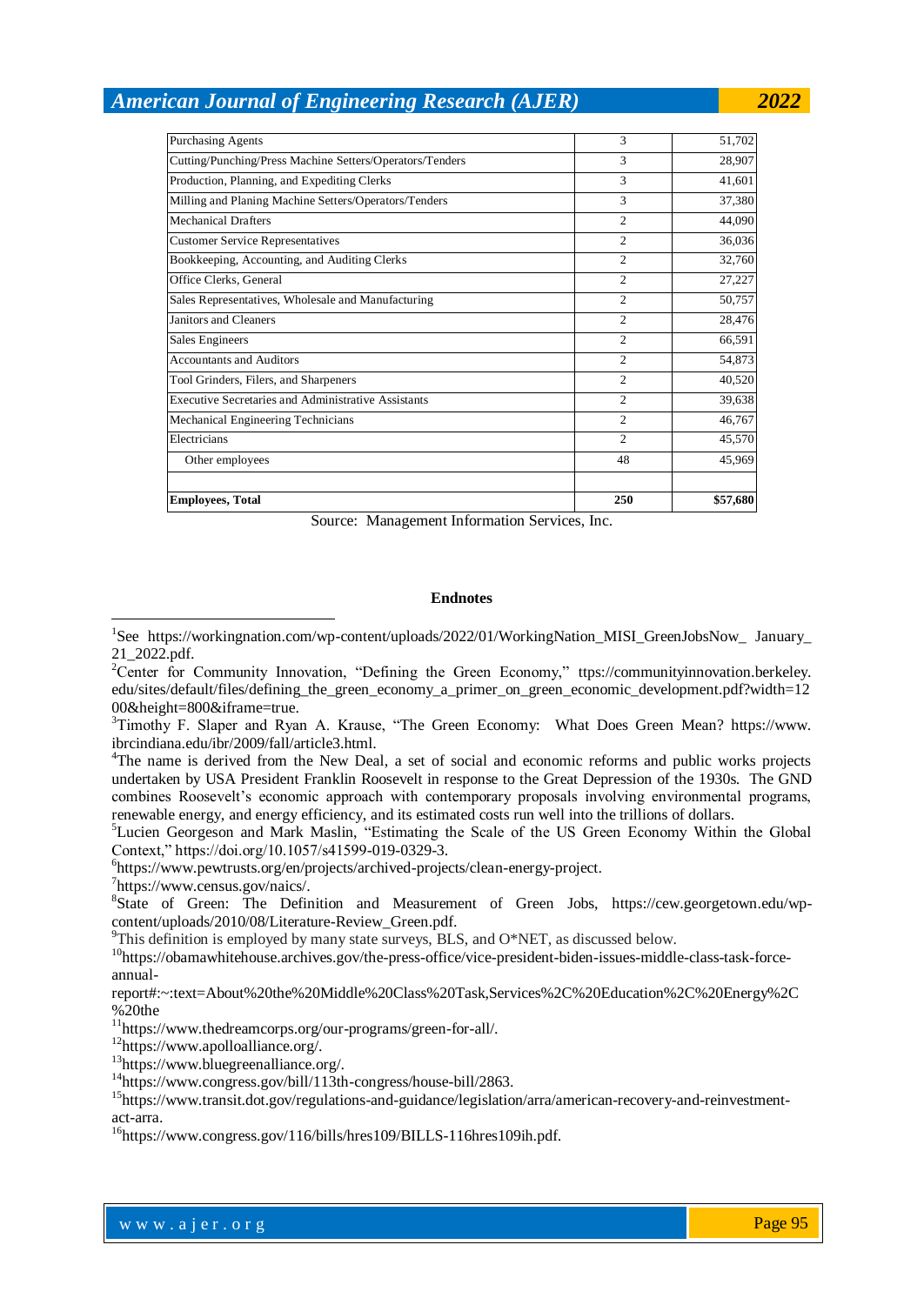-<sup>17</sup>See, for example, Roger H. Bezdek, "The USA New Green Deal Will Create Over 18 Million Jobs," *Journal of Environmental Science and Renewable Resources*, Vol. 2, No. 1 (June 2020); Jessica McDonald, "The Facts on the 'Green New Deal,'" https://www. factcheck.org/2019/02/the-facts-on-the-green-new-deal/.

<sup>18</sup>https://www.instituteforenergyresearch.org/regulation/a-net-zero-economy-puts-jobs-at-risk/.

<sup>19</sup>With respect to hydrogen economy jobs see Roger H. Bezdek, "The Hydrogen Economy and Jobs of the Future," presented at the 2019 Fuel Cell Seminar & Energy Exposition, Long Beach, California, November 2019; Roger H. Bezdek, "The Hydrogen Economy and Jobs of the Future," *Renewable Energy and Environmental Sustainability*, Vol. 4, No. 1 (2019).

<sup>20</sup>https://joebiden.com/climate-labor-fact-sheet/.

<sup>21</sup>https://elizabethwarren.com/plans/green-jobs.

<sup>22</sup>https://tcf.org/content/report/redefining-green-jobs-sustainable-economy/?agreed=1.

<sup>23</sup>https://cdn.americanprogress.org/wp-content/uploads/issues/2008/03/pdf/green\_collar\_jobs.pdf.

<sup>24</sup>https://www.sunrisemovement.org/campaign/good-jobs-for-all/.

<sup>25</sup>https://www.goodjobsfirst.org/green-jobs.

<sup>26</sup>https://www.xprize.org/prizes/rapidreskilling/articles/reskilling-workers-for-the-green-economy.

<sup>27</sup>https://www.greeneconomycoalition.org/news-and-resources/the-future-of-work-is-green.

 $^{28}$ https://green-alliance.org.uk/resources/Public\_First\_research\_good\_green\_jobs.pdf.<br> $^{29}$ Hussein Abaza, "Green Economy: A Tool For Transitioning to Su

A Tool For Transitioning to Sustainable Development," https://www.readkong.com/page/green-economy-in-action-articles-and-excerpts-that-4087406

<sup>30</sup>https://www.ilo.org/global/topics/green-jobs/WCMS\_214247\_EN/lang--en/index.htm.

 $31$ https://www.oxfordreference.com/view/10.1093/oi/authority.20110810105237549.

<sup>32</sup>U.S. Bureau of Labor Statistics, "Fastest Growing Occupations: 20 Occupations With the Highest Percent Change of Employment Between 2019-29," https://www.bls.gov/ooh/fastest-growing.htm.

<sup>33</sup>Vestas is currently building wind turbines 850 feet in height; "Building the World's Largest Wind Turbine," |OilPrice.com.

<sup>34</sup>U.S. Bureau of Labor Statistics, "Fastest Growing Occupations: 20 Occupations With the Highest Percent Change of Employment Between 2019-29," https://www.bls.gov/ooh/fastest-growing.htm.

<sup>35</sup>[https://www.usenergyjobs.org/.](https://www.usenergyjobs.org/)

<sup>36</sup>Kelsey Tamborrino, "The Wage Gap That Threatens Biden's Climate Plan, *Politico*, April 6, 2021.

 $37$ Ibid.

<sup>38</sup>U.S. Bureau of Labor Statistics, https://www.bls.gov/oes/.

<sup>39</sup>https://static1.squarespace.com/static/5a98cf80ec4eb7c5cd928c61/t/606d1178a0ee8f1a53e66206/1617760641 036/Wage+Report.pdf.

<sup>40</sup>[Rebecca Rainey](https://www.politico.com/staff/rebecca-rainey) and Eric Wolff, "Biden's Green Energy Plans Clash With Pledge to Create Union Jobs," *Politico*, April 2, 2021.

<sup>41</sup>Kelsey Tamborrino, op. cit.; U.S. Energy Employment Report: Colorado Energy and Employment – 2019, https://www.usenergyjobs.org/.

 $42$ Ibid.

<sup>43</sup>See https://workingnation.com/wp-content/uploads/2022/01/WorkingNation\_MISI\_GreenJobsNow\_ January\_ 21\_2022.pdf.For applications, see Roger H. Bezdek, "The USA New Green Deal Will Create Over 18 Million Jobs," https: //www.researchgate.net/publication/344228366 Journal of Environmental Science and Renewable Resources The USA New Green Deal Will Create Over 18 Mill ion\_Jobs; Roger H. Bezdek, "Job Creation Under The New Green Deal," https://www.greenenergytimes.org/2020/06/job-creation-for-millions-under-the-green-new-deal/; Roger H. Bezdek, "Economic and Job Forecasts For the Sustainable Energy Industries in the USA," *International Journal of Engineering and Applied Sciences*, https://media.neliti.com/media/ publications/257646-economic-and-jobforecasts-for-the-susta-49946d25.pdf; Roger H. Bezdek and Robert Wendling,"Economic and Jobs Impacts of Enhanced Fuel Efficiency Standards for Light Duty Vehicles in the USA," *International Journal of Engineering and Innovative Technology*, https://www.ijeit.com/Vol%204/Issue%207/ IJEIT141 2201501 \_22.pdf; Roger H. Bezdek and Robert Wendling,"The Jobs Impact of GHG Reduction Strategies in the USA," *International Journal of Global Warming*, https://www.inderscience.com/info/inarticle.php?Artid=66 046.

<sup>44</sup>Sperling served as an assistant to Presidents Bill Clinton and Barack Obama. See https:// Obama whitehouse.archives.gov/sites/default/files/administration-official/sperling\_-

\_renaissance\_of\_american\_manufacturing\_-\_03\_27\_12.pdf.

<sup>45</sup>Zack Colman and Anthony Adragna, "Biden Takes on Democrats' 'Mission Impossible': Revitalizing Coal Country," *Politico*, April 18, 2021.

<sup>46</sup>"Bracing For Life After Coal," *Bloomberg Businessweek*, May 10, 2021.

<sup>47</sup>Kelsey Tamborrino, op. cit.